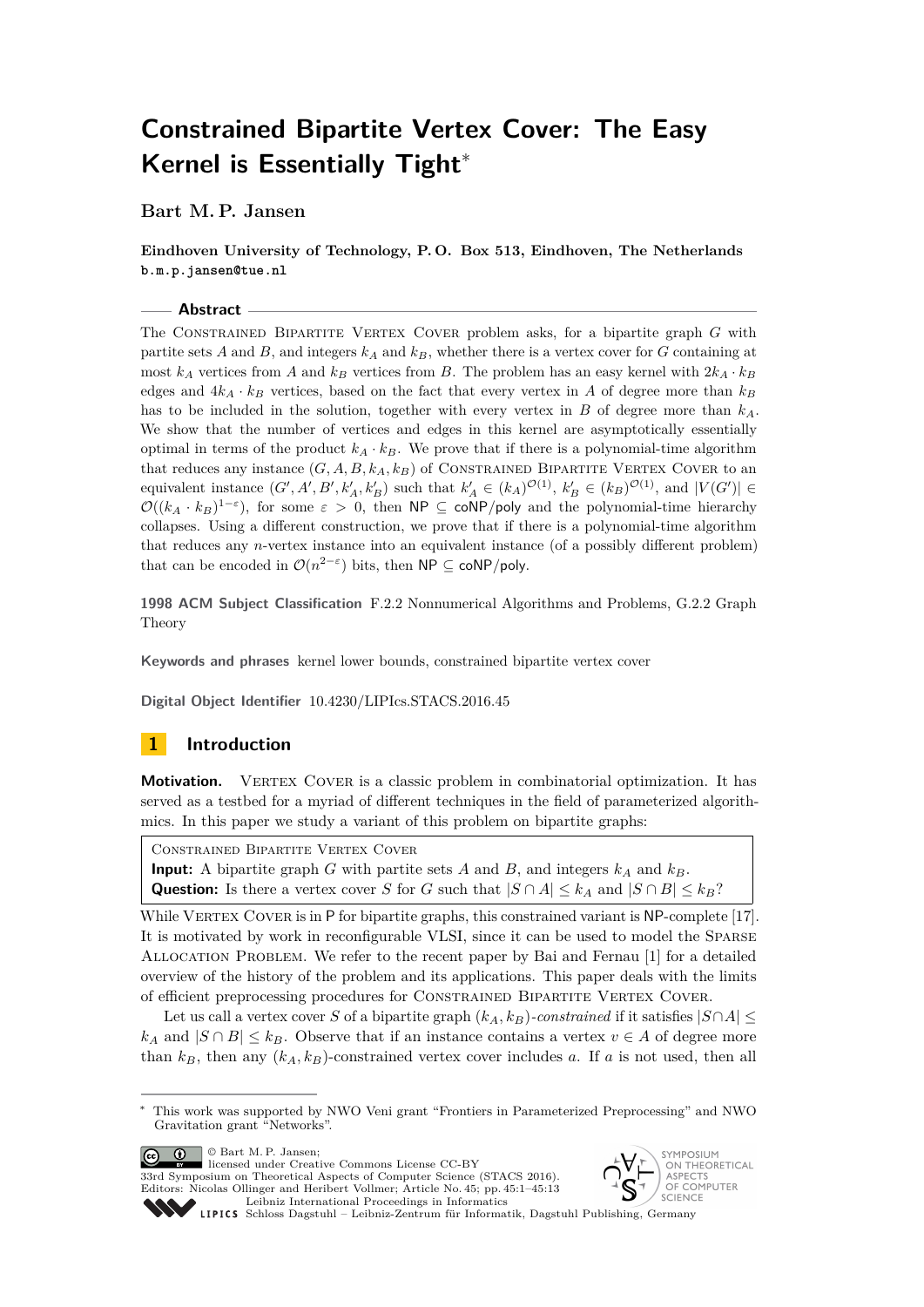#### **45:2 Constrained Bipartite Vertex Cover: The Easy Kernel is Essentially Tight**

neighbors of *a* are in the cover. However, all such neighbors belong to *B* and there are more than  $k_B$  of them. This suggests a simple reduction rule for the problem: if there is a vertex  $a \in A$  of degree more than  $k_B$ , then remove vertex a and decrease  $k_A$  by one. Symmetrically, if there is a vertex  $b \in B$  of degree more than  $k_A$ , remove it and decrease  $k_B$ . If *S* is a  $(k_A, k_B)$ -constrained vertex cover of an exhaustively reduced graph, the  $k_A$  vertices in *A* cover at most  $\max_{a \in A} \deg(a) \leq k_B$  edges each, and the  $k_B$  vertices in *B* each cover at most  $k_A$  edges each. To be able to cover all the edges, the number of edges must therefore be bounded by  $2(k_A \cdot k_B)$  and the instance can be rejected if this is not the case. After removing isolated vertices (which do not affect the answer) from the graph, the number of vertices can be bounded by  $4(k_A \cdot k_B)$ , since each edge contributes at most two vertices.

This simple kernelization strategy for CONSTRAINED BIPARTITE VERTEX COVER has been known for over thirty years [\[10\]](#page-12-3). It is notably less effective than the well-known kernelization schemes for the classic VERTEX COVER problem, which can efficiently reduce any instance  $(G, k)$  to an equivalent one with at most 2k vertices [\[5\]](#page-12-4) (cf. [\[11,](#page-12-5) Section 4]). It is therefore natural to ask whether a similar size bound can be attained for Constrained Bipartite Vertex Cover. This was posed as an open problem by Marcin Pilipczuk [\[18\]](#page-12-6).

**Our Results.** We show that, under the assumption that  $NP \nsubseteq \text{coNP/poly}$ , neither the number of vertices nor the number of edges in the simple kernel for CONSTRAINED BIPARTITE VERTEX COVER can be significantly improved below  $\Theta(k_A \cdot k_B)$ . The simple preprocessing procedure outlined above is therefore close to optimal in terms of the product  $k_A \cdot k_B$ .

Concretely, our first result shows that if there is an  $\varepsilon > 0$  and a polynomial-time algorithm that reduces any instance  $(G, A, B, k_A, k_B)$  of CONSTRAINED BIPARTITE VERTEX COVER to an equivalent instance  $(G', A', B', k'_A, k'_B)$  such that  $k'_A \in (k_A)^{\mathcal{O}(1)}, k'_B \in (k_B)^{\mathcal{O}(1)}$ , and  $|V(G')| \in \mathcal{O}((k_A \cdot k_B)^{1-\epsilon})$ , then  $\mathsf{NP} \subseteq \mathsf{coNP/poly}$  and the polynomial-time hierarchy collapses to its third level [\[19\]](#page-12-7). This result is obtained using the complementary witness lemma of Dell and van Melkebeek [\[8\]](#page-12-8). The lemma shows that NP ⊆ coNP*/*poly follows if the following type of polynomial-time compression algorithm exists for some  $c \in \mathbb{N}$ : The input is a sequence  $x_1, \ldots, x_{n^c}$  of size-*n* inputs to an NP-hard problem. The output is a single instance x<sup>\*</sup> of CONSTRAINED BIPARTITE VERTEX COVER whose truth status is the logical OR of the answers to the inputs, with  $|x^*| \in \mathcal{O}(n^c \log n^c)$ . We present a construction (Lemma [2\)](#page-3-0) that allows us to obtain precisely such a compression algorithm from a kernelization procedure for Constrained Bipartite Vertex Cover that satisfies the constraints set out above. The key in this construction is to embed the  $n^c$  inputs  $x_i$  into a CONSTRAINED BIPARTITE VERTEX COVER instance on a graph that is *lopsided*: one partite set has size  $\mathcal{O}(n^2c \log n)$ , while the other set has size  $\mathcal{O}(n^{c+1})$ . The produced graph is fairly sparse as the number of edges is at most the number of vertices times the size of the smaller partite set,  $\mathcal{O}(n^2c \log n)$ , whose dependence on the *number*  $n^c$  of embedded instances is minimal. For sufficiently large *c*, the number of edges in the graph is therefore roughly equal to the number of vertices. If a hypothetical kernel can reduce the order of the composed instance of Constrained Bipartite Vertex Cover substantially, then the relation between the vertex and edge count yields the following: after an application of the simple kernelization, the number of edges reduces substantially as well (since the parameter values  $k_A$  and  $k_B$  do not increase too much). A kernel with  $\mathcal{O}((k_A \cdot k_B)^{1-\varepsilon})$  vertices would therefore give a compression algorithm satisfying the requirements of the complementary witness lemma and imply  $NP \subseteq coNP/poly$ .

Our second result deals with sparsification, i.e., reducing the number of edges in the graph to make it less dense. We prove that unless  $\mathsf{NP} \subseteq \mathsf{coNP/poly}$ , there is no polynomial-time algorithm that reduces any *n*-vertex instance of CONSTRAINED BIPARTITE VERTEX COVER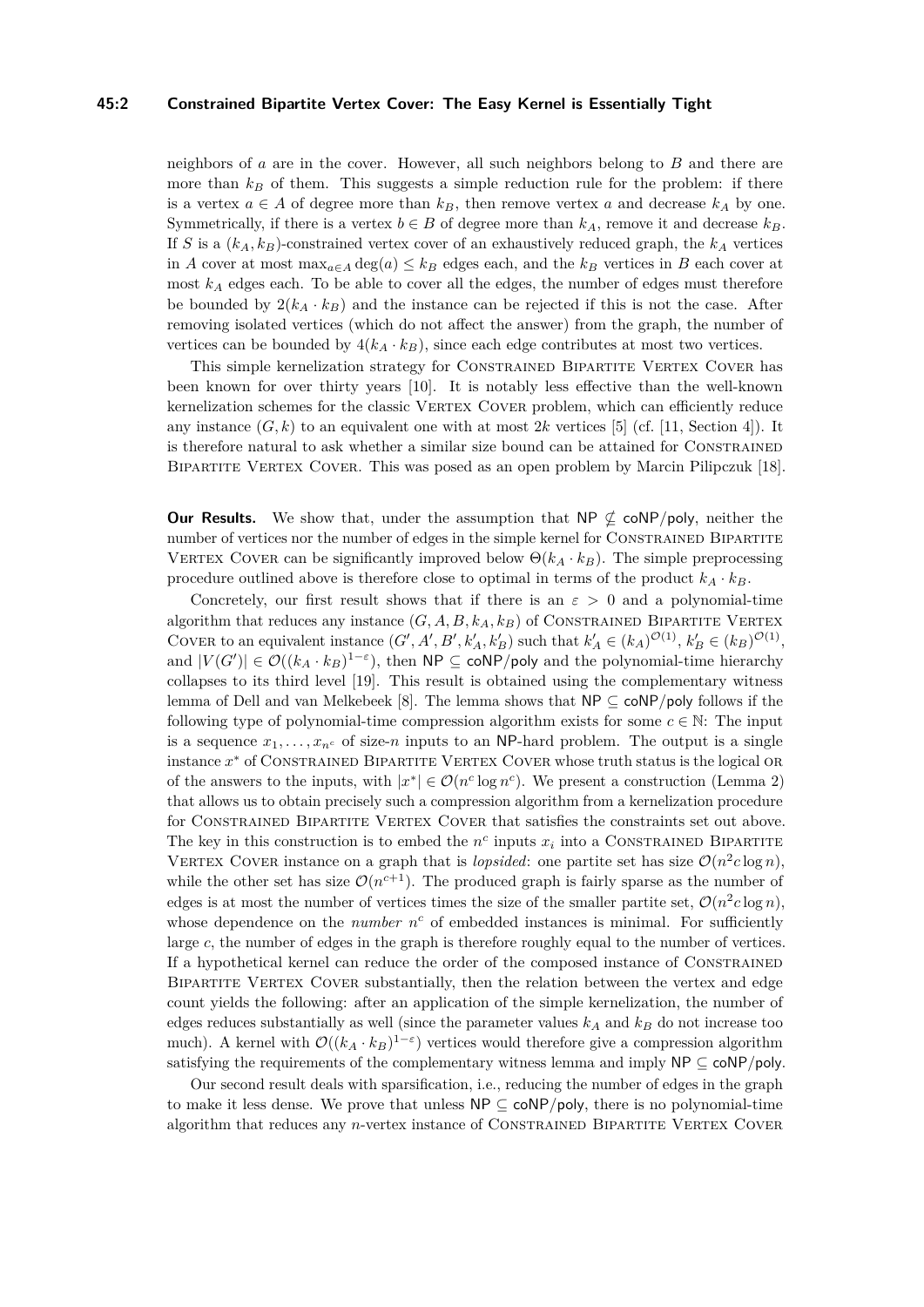to an equivalent instance, of a possibly different problem, that can be encoded in  $\mathcal{O}(n^{2-\epsilon})$ bits for  $\varepsilon > 0$ . For this result we can use the framework of cross-composition to avoid invoking the complementary witness lemma directly. The key is to find a construction that embeds a series of *t* inputs of an NP-hard problem, each of size at most *n*, into an instance of CONSTRAINED BIPARTITE VERTEX COVER where both partite sets have roughly  $n \cdot \sqrt{t}$ vertices. In sharp contrast to Lemma [2,](#page-3-0) this second construction produces a very *dense* graph whose partite sets are balanced in size.

After discarding isolated vertices (which play no role in this problem), the number of vertices in an instance is at most twice the number of edges. The lower bound on the number of vertices in the kernel given by the first result therefore implies a similar lower bound on the number of edges. This lower bound holds against kernelizations that incur a bounded increase in the budget values  $k_A$  and  $k_B$ . The sparsification lower bound yields a more general edge lower bound (Corollary [14\)](#page-11-0): even the existence of a kernelization for Constrained BIPARTITE VERTEX COVER with  $\mathcal{O}((k_A \cdot k_B)^{1-\varepsilon})$  edges that increases the budget values  $k_A$ and  $k_B$  arbitrarily, implies  $\mathsf{NP} \subseteq \mathsf{coNP/poly}.$ 

**Related Work.** There is another problem in the literature, called CONSTRAINED MINIMUM BIPARTITE VERTEX COVER, which is similar to ours but behaves differently. Its inputs also consist of a graph *G* with partite sets *A* and *B*, along with integers  $k_A$  and  $k_B$ . However, the question is now whether there is a (*kA, kB*)-constrained vertex cover that is also a *minimum* vertex cover in  $G$ , i.e., for which there is no (unconstrained) vertex cover of  $G$  that is strictly smaller. This minimality requirement can make it possible to infer that a vertex must belong to any valid solution, while this conclusion is not valid if a vertex cover is allowed whose size is not globally minimum. Chen and Kanj [\[4,](#page-12-9) Section 2] showed that the Dulmage-Mendelsohn decomposition of bipartite graphs can be exploited to reduce an instance of Constrained MINIMUM BIPARTITE VERTEX COVER to an equivalent instance with at most  $2(k_A + k_B)$ vertices. Their result does not carry over to the more general problem considered here.

Let us return to CONSTRAINED BIPARTITE VERTEX COVER. It has received considerable attention and was studied using a number of different algorithmic paradigms. Fernau and Niedermeier [\[12\]](#page-12-10) first used the framework of parameterized complexity to attack the Constrained Bipartite Vertex Cover problem. They developed a moderately exponential FPT branching algorithm, aided by the simple problem kernel. Bai and Fernau [\[1\]](#page-12-1) simplified their algorithm a decade later and report on experimental results.

There are a handful of results concerning tight lower bounds for kernelizations. There is work by Dell and van Melkebeek [\[8\]](#page-12-8) on VERTEX COVER, by Dell and Marx [\[7\]](#page-12-11) and Hermelin and Wu [\[14\]](#page-12-12) on packing problems, by Kratsch et al. [\[16\]](#page-12-13) on Point-Line Cover, and by Jansen [\[15\]](#page-12-14) on TREEWIDTH.

**Organization.** Section [2](#page-2-0) contains preliminaries on parameterized complexity. In Section [3](#page-3-1) we develop the lower bound on the number of vertices in kernels for CONSTRAINED BIPARTITE VERTEX COVER. Section [4](#page-7-0) uses a different construction to give a lower bound on the number of edges. We conclude in Section [5.](#page-11-1)

## <span id="page-2-0"></span>**2 Preliminaries**

A parameterized problem Q is a subset of  $\Sigma^* \times \mathbb{N}$ , where  $\Sigma$  is a finite alphabet. The second component of a tuple  $(x, k) \in \Sigma^* \times \mathbb{N}$  is called the *parameter* [\[6,](#page-12-15) [9\]](#page-12-16). A parameterized problem Q is (strongly uniformly) *fixed-parameter tractable* if there is an algorithm that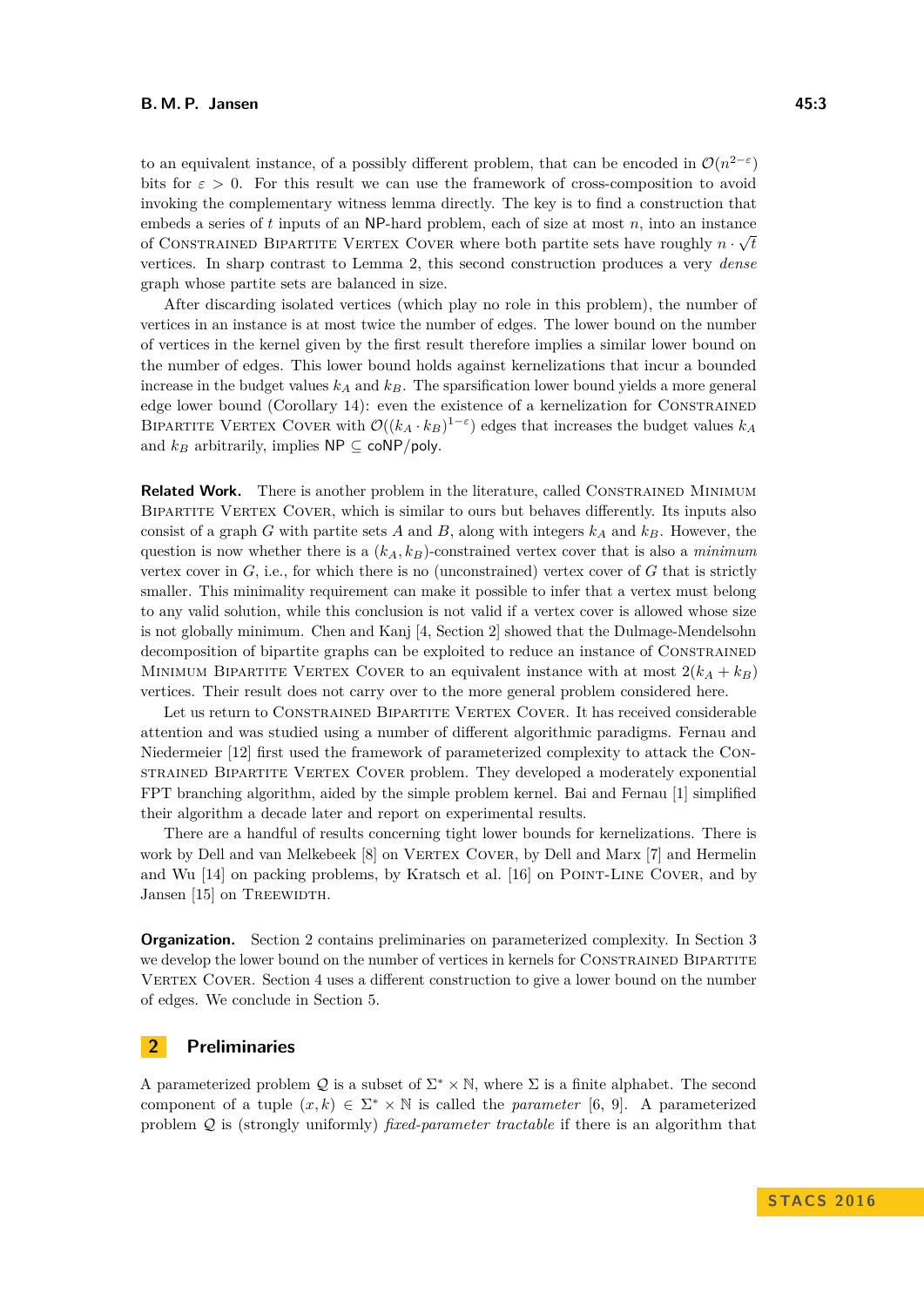#### **45:4 Constrained Bipartite Vertex Cover: The Easy Kernel is Essentially Tight**

decides whether  $(x, k) \in \mathcal{Q}$  that runs in time  $f(k)|x|^{\mathcal{O}(1)}$  for some computable function f. The set  $\{1, 2, \ldots, n\}$  is abbreviated as [*n*]. All logarithms are base 2. For a set *S* and integer *k* we denote by  $\binom{S}{k}$  the collection of all size-*k* subsets of *S*.

We say that a set *S avoids* a set *T* if  $S \cap T = \emptyset$ . Two vertices *x*, *y* in a graph are *false twins* if they are not adjacent to each other, but have exactly the same (open) neighborhood. Two disjoint vertex sets *A, B* in a graph are *adjacent* if there is an edge of the form {*a, b*} with  $a \in A$  and  $b \in B$ . The sets are *fully adjacent* if all members of A are adjacent to all members of *B*.

**► Definition 1** (Generalized kernelization). Let  $Q, Q' \subseteq \Sigma^* \times \mathbb{N}$  be parameterized problems and let  $h: \mathbb{N} \to \mathbb{N}$  be a computable function. A *generalized kernelization for*  $\mathcal{Q}$  *into*  $\mathcal{Q}'$  *of size*  $h(k)$  is an algorithm that, on input  $(x, k) \in \Sigma^* \times \mathbb{N}$ , takes time polynomial in  $|x| + k$ and outputs an instance  $(x', k')$  such that:

- |*x'*| and *k'* are bounded by  $h(k)$ .
- $(x', k') \in \mathcal{Q}'$  if and only if  $(x, k) \in \mathcal{Q}$ .

The algorithm is a *kernelization*, or in short a *kernel*, for  $Q$  if  $Q' = Q$ . It is a *polynomial (generalized) kernelization* if *h*(*k*) is a polynomial.

The notion of generalized kernelization, a term first used by Bodlaender et al. [\[2\]](#page-12-17), is closely related to the notion of *compression* (cf. [\[3\]](#page-12-18)). In both cases an instance is reduced to a small but equivalent instance of a different problem. In generalized kernelization the output is a parameterized instance, whereas in compression the output is a classical instance.

## <span id="page-3-1"></span>**3 Vertex Lower Bound**

The goal of this section is to prove a lower bound on the number of vertices in kernels for CONSTRAINED BIPARTITE VERTEX COVER. Lemma [2](#page-3-0) is the key ingredient.

<span id="page-3-0"></span>**► Lemma 2.** Let  $n \in \mathbb{N}$  be even and  $t \in \mathbb{N}$  be a power of two. There is an algorithm that, *given t graphs*  $G_1, \ldots, G_t$  *with exactly n vertices each, outputs a bipartite graph*  $G'$  *with*  $partite$  *sets*  $A'$  *and*  $B'$ , *along with integers*  $k'_A$  *and*  $k'_B$ , *such that:* 

**1.** *There is an index*  $i \in [t]$  *such that*  $G_i$  *contains a clique of size*  $n/2$  *if and only if*  $G'$  *has*  $a(k'_A, k'_B)$ -constrained vertex cover.

2.  $k'_A \in \mathcal{O}(n^2 \log t)$  and  $k'_B \in \mathcal{O}(n \cdot t)$ .

*The running time is polynomial in t and n.*

**Proof.** We describe the construction carried out by the algorithm. It will be easy to see that it can be done in polynomial time. Let the input consist of graphs  $G_1, \ldots, G_t$  where t is a power of two, and let each graph have *n* vertices. For each graph *G<sup>i</sup>* , we identify its vertex set with the integers in the range  $[n]$ . Construct the bipartite graph  $G'$ , whose partite sets we will denote by  $A'$  and  $B'$ , as follows.

- **1.** Add a *canonical* set  $B'_c$  consisting of *n* vertices  $b_1, \ldots, b_n$  to  $B'$ . Add a *canonical* set  $A'_c$ consisting of  $\binom{n}{2}$  vertices  $a_{i,j}$  for  $1 \leq i < j \leq n$  to A'. Add an edge between  $b_{\ell}$  and  $a_{i,j}$ if  $i = \ell$  or  $j = \ell$ . This ensures that the graph  $G'[A'_{c} \cup B'_{c}]$  is the vertex-edge incidence graph of an *n*-vertex clique, which contains the vertex-edge incidence graphs of all *n*-vertex graphs as induced subgraphs. This is why the vertex sets are called canonical.
- **2.** For  $i \in [t]$  add a vertex set  $B_i'$  to  $B'$  consisting of *n* vertices. These vertices will be false twins in the graph, with identical open neighborhoods. The adjacency between  $B_i'$  and the canonical set  $A'_c$  encodes the structure of the input graph  $G_i$ . For each pair  $1 \leq i < j \leq n$ such that  $\{i, j\}$  is *not* an edge in  $G_i$ , make all vertices of  $B'_i$  adjacent to  $a_{i,j}$ .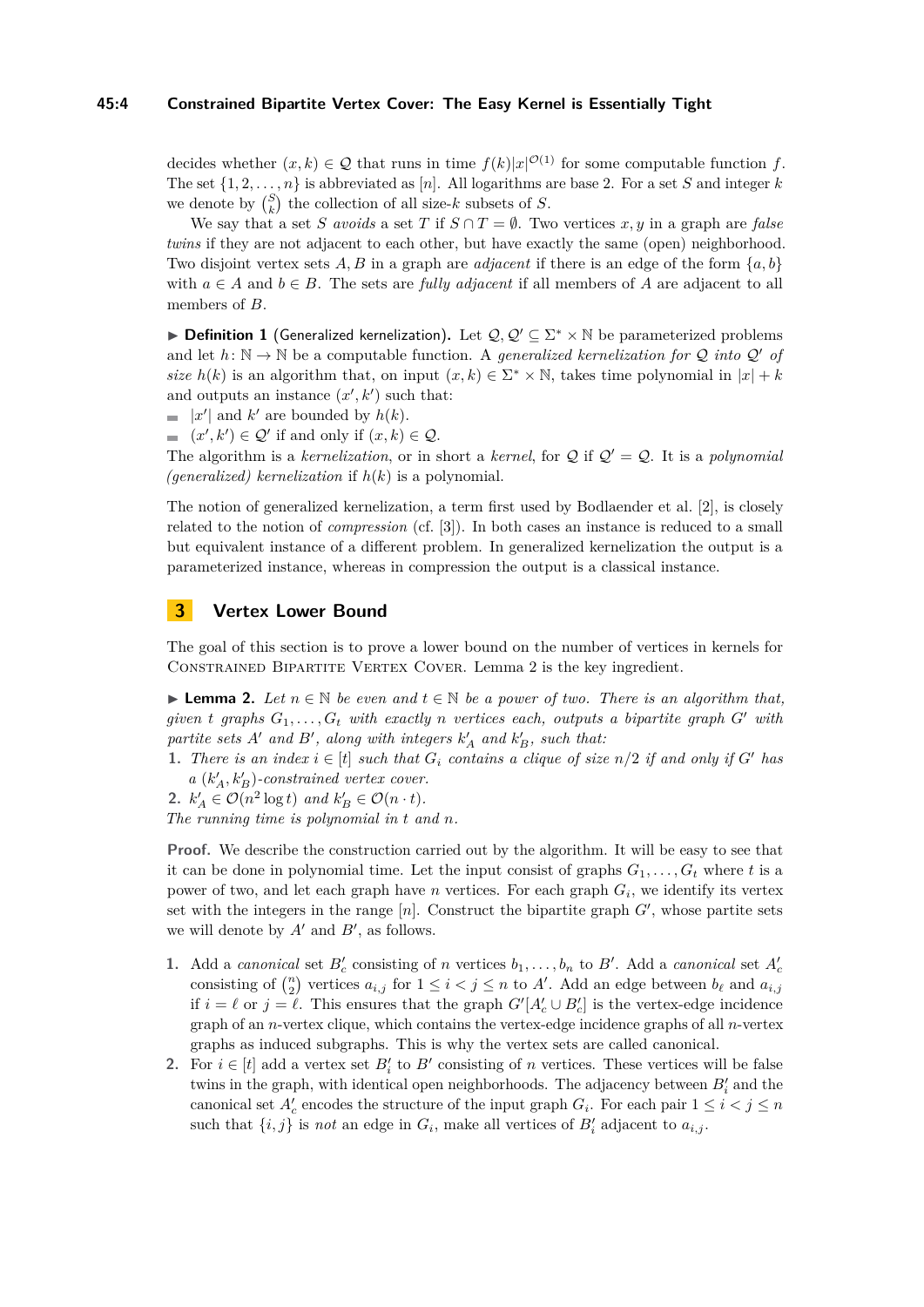#### **B. M. P. Jansen 45:5**

**3.** For  $i \in [\log t]$ , add two vertex sets  $A'_{0,i}$  and  $A'_{1,i}$  to  $A'$ , of  $\binom{n}{2}$  vertices each. The vertices in  $A'_{0,i}$  will be false twins, as will the vertices in  $A'_{1,i}$ . The adjacencies between the sets  $A'_{0/1,j}$  and the sets  $B'_i$  are based on the binary encoding of the number *i*. As *t* is a power of two, the integers in the range  $[t]$  can be uniquely identified by  $(\log t)$ -bit strings, treating the number *t* as the all-zero string. For each  $j \in [\log t]$ , for each  $i \in [t]$ , do the following. If the *j*-th bit of the number *i* is a zero, then make all vertices in  $B_i'$  adjacent to all vertices in  $A'_{0,j}$ . If the bit is a one, make  $B'_{i}$  fully adjacent to  $A'_{1,j}$  instead.

To conclude the construction, set  $k'_A := \left( {n \choose 2} - {n/2 \choose 2} \right) + {n \choose 2} \log t$  and  $k'_B := \frac{n}{2} + (t-1) \cdot n$ . It is easy to see that the construction can be carried out in time polynomial in *n* and *t*, and that  $k'_A$  and  $k'_B$  satisfy the claimed bounds. It remains to prove the connection between cliques in the input graphs and constrained bipartite vertex covers of  $G'$ .

<span id="page-4-0"></span>► Claim 3. If there is an index  $i^* \in [t]$  such that  $G_{i^*}$  has a clique of size  $n/2$ , then  $G'$  has a  $(k'_A, k'_B)$ -constrained vertex cover.

**Proof.** Suppose  $G_i^*$  contains a clique  $D \subseteq [n]$  of size  $n/2$ . We construct a constrained vertex cover  $S$  of  $G'$  as follows.

- Add all vertices  $b_j$  to *S* for which  $j \in D$ . This contributes  $n/2$  vertices to *S*.
- Add all vertices  $a_{i,j}$  to *S* for which  $i \notin D$  or  $j \notin D$ , contributing  $\binom{n}{2} \binom{n/2}{2}$  vertices to *S*.
- For each  $i \in [t] \setminus \{i^*\}$ , add all vertices in  $B'_i$  to *S*. This contributes  $(t-1) \cdot n$  vertices to *S*.  $\sim$
- For each  $j \in [\log t]$ , if the *j*-th bit of  $i^*$  is a zero then add all vertices of  $A'_{0,j}$  to *S*. Otherwise add all vertices of  $A'_{1,j}$  to *S*. This contributes  $\binom{n}{2} \log t$  vertices to *S*.

It is easy to verify that *S* contains  $k'_A$  vertices from  $A'$  and  $k'_B$  vertices from  $B'$ . It remains to check that  $S$  is a vertex cover of  $G'$ .

- **1.** To see that all edges of  $G'[A'_{c} \cup B'_{c}]$  are covered by *S*, consider an edge between  $b_{\ell}$  and  $a_{i,j}$ , which exists only if  $i = \ell$  or  $j = \ell$ . If  $\ell \in D$  then  $b_{\ell} \in S$  covers the edge. Otherwise,  $a_{i,j}$ is contained in *S* by the second step, and covers the edge.
- **2.** To see that the edges between sets  $B_i'$  and  $A_c'$  are covered, observe that this trivially holds for all  $i \neq i^*$  since  $B_i'$  is contained entirely in *S*. For  $i^*$  note that  $B_{i^*}'$  is only adjacent to vertices  $a_{i,j}$  with  $1 \leq i < j \leq n$  if  $\{i,j\}$  is not an edge of  $G_{i^*}$ . In this case, we know that *i* and *j* are not both contained in the clique *D* in graph  $G_i^*$ , and therefore  $a_{i,j}$  was added to *S* to cover such edges during the construction of *S* above.
- **3.** To see that the edges between sets  $B_i'$  and  $A_{0/1,j}'$  are covered, observe that this trivially holds for all  $i \neq i^*$  as  $B_i'$  is contained in *S*. For  $i^*$  note that the adjacency between  $B_{i^*}'$ and  $A'_{0/1}$ 's follows the binary encoding of the number *i*<sup>\*</sup>. As we added the sets  $A'_{0/1,j}$ to  $S$  that match the bit values of  $i^*$ , all such edges are covered.

Since all edges of  $G'$  are covered by  $S$ , this proves Claim [3.](#page-4-0)

The next claim establishes several properties of constrained vertex covers in  $G'$ , leading to a proof that a  $(k'_A, k'_B)$ -constrained vertex cover implies the existence of a clique of size  $n/2$ in one of the input graphs.

- $\blacktriangleright$  **Claim 4.** For any  $(k'_A, k'_B)$ -constrained vertex cover *S* of *G*<sup> $\prime$ </sup>, the following holds.
- <span id="page-4-2"></span>**1.** For every  $j \in [\log t]$  the set *S* contains all vertices of  $A'_{0,j}$  or all vertices of  $A'_{1,j}$ .
- <span id="page-4-1"></span>**2.** There is an index  $i^* \in [t]$  such that *S* contains all vertices of  $B_i'$  for all  $i \in [t] \setminus \{i^*\}$ .
- <span id="page-4-3"></span>**3.** There are at least  $\binom{n/2}{2}$  distinct vertices  $a_{i,j} \in A'_c$  for which  $a_{i,j} \notin S$ .
- <span id="page-4-4"></span>**4.** Let D contain the integers  $\ell \in [n]$  for which there is a vertex  $a_{i,j} \notin S$  with  $i = \ell$  or  $j = \ell$ . *Then*  $|D| = n/2$ *.*
- <span id="page-4-5"></span>**5.** *For every*  $\{i, j\} \in \binom{D}{2}$  *we have*  $a_{i,j} \notin S$ *.*
- <span id="page-4-6"></span>**6.** *The set D forms a clique of size*  $n/2$  *in the graph*  $G_i^*$ , *with*  $i^*$  *as in* [\(2\)](#page-4-1)*.*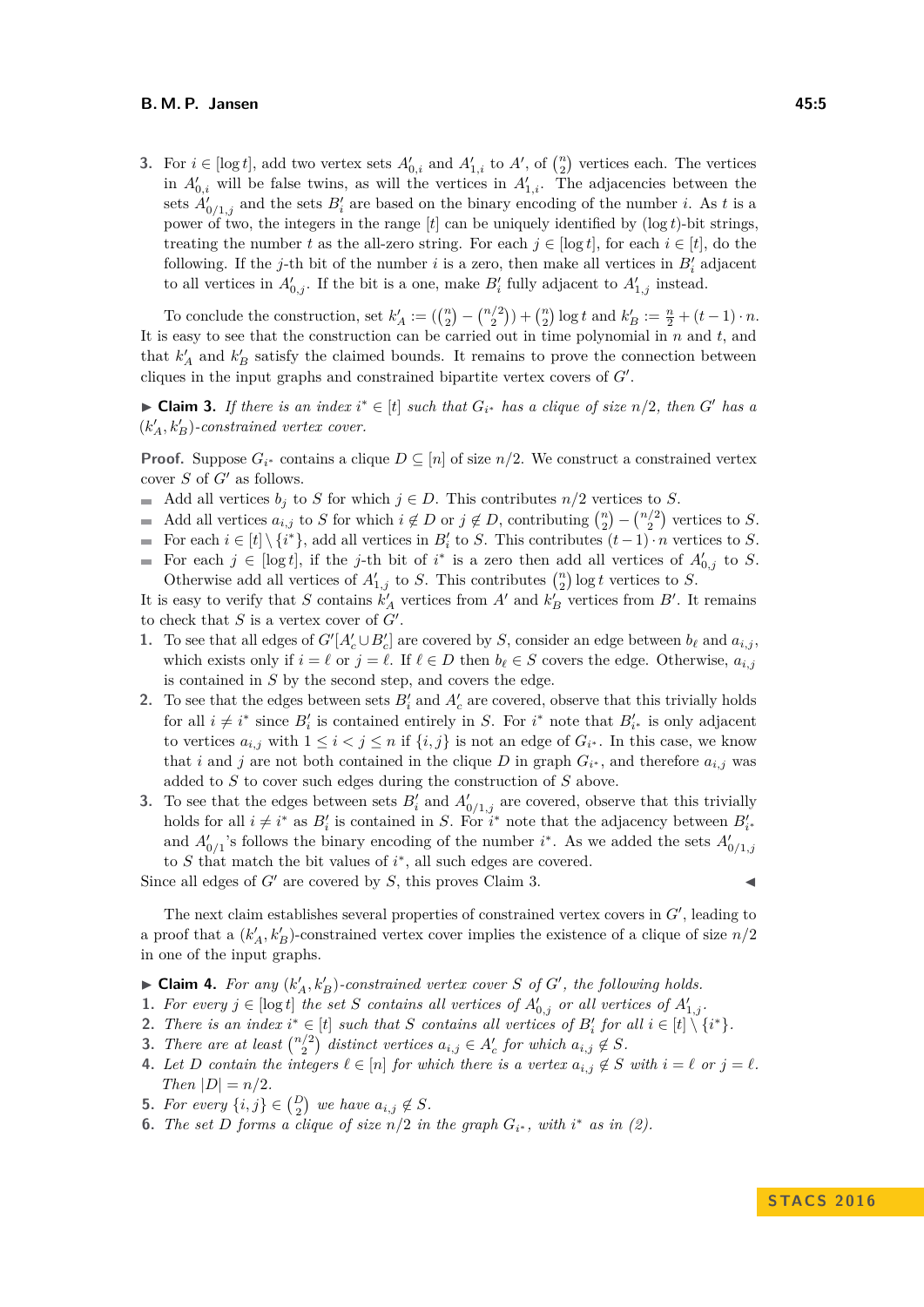#### **45:6 Constrained Bipartite Vertex Cover: The Easy Kernel is Essentially Tight**

**Proof.** Let *S* be a vertex cover of *G*<sup> $\prime$ </sup> with  $|S \cap A'| \leq k_A^{\prime}$  and  $|S \cap B'| \leq k_B^{\prime}$ .

[\(1\)](#page-4-2) Suppose there is a bit position  $j^* \in [\log t]$  such that *S* avoids both a vertex in  $A'_{0,j^*}$ and in  $A'_{1,j^*}$ . Since every set  $B'_i$  for  $i \in [t]$  is fully adjacent to one of the sets  $A'_{0,j^*}$  or  $A'_{1,j^*}$ it follows that to cover such edges the set *S* contains all vertices of  $B_i'$  for all  $i \in [t]$ . Hence  $|S \cap B'| \ge t \cdot n > k_B'$ , which is a contradiction.

[\(2\)](#page-4-1) Suppose there are two indices  $i_1, i_2 \in [t]$  such that *S* avoids both a vertex of  $B'_{i_1}$ and of  $B'_{i_2}$ . Since the numbers  $i_1$  and  $i_2$  differ, there is an index  $j^*$  where their binary representations differ. Since  $B'_{i_1}$  is fully adjacent to one of the sets  $(A'_{0,j^*}, A'_{1,j^*})$ , and  $B'_{i_2}$  is fully adjacent to the other set, the fact that *S* avoids a vertex from both  $B'_{i_1}$  and  $B'_{i_2}$  implies that the vertex cover *S* contains all vertices of both  $A'_{0,j^*}$  and of  $A'_{1,j^*}$ , contributing  $2{n \choose 2}$ vertices to  $S \cap A'$ . By [\(1\)](#page-4-2), we know that for all  $j \in [\log t] \setminus \{j^*\}$  the set  $\widetilde{S}$  contains at least  $\binom{n}{2}$ vertices from  $A'_{0,j} \cup A'_{1,j}$ . But then *S* contains at least  $2{n \choose 2} + ((\log t) - 1){n \choose 2} > k'_A$  vertices from  $A'$ , a contradiction.

[\(3\)](#page-4-3) Since  $|S \cap A'| \le k'_A = (\binom{n}{2} - \binom{n/2}{2}) + \binom{n}{2} \log t$  and [\(1\)](#page-4-2) shows that *S* fully contains at least one of the sets  $A'_{0,j}$ ,  $A'_{1,j}$  for every  $j \in [\log t]$ , it follows that  $|S \cap (A' \setminus A'_{c})| \geq {n \choose 2} \log t$ and therefore that *S* contains at most  $\binom{n}{2} - \binom{n/2}{2}$  vertices from  $A_c'$ . As  $|A_c'| = \binom{n}{2}$ , set *S* avoids at least  $\binom{n/2}{2}$  vertices from  $A_c'$ .

[\(4\)](#page-4-4) Every pair  $\{i, j\} \in \binom{[n]}{2}$  corresponds to an edge in the complete *n*-vertex graph. For every vertex  $a_{i,j} \notin S$ , corresponding to an edge  $\{i,j\}$ , the vertex cover *S* contains both vertices  $b_i$  and  $b_j$ , since those vertices are adjacent to  $a_{i,j}$ . Any  $\binom{n/2}{2}$  edges span at least  $n/2$  endpoints, and there are at least  $\binom{n/2}{2}$  pairs represented by members of  $A'_c \setminus S$ by [\(3\)](#page-4-3). It follows that the set *D* defined in the claim statement has size at least  $n/2$ , and consequently that *S* contains at least  $n/2$  vertices from  $B_c'$ . Assume for a contradiction that  $|D| > n/2$ , implying that *S* contains more than  $n/2$  vertices from  $B_c'$ . Since *S* also contains at least  $(t-1) \cdot n$  vertices from  $\bigcup_{i=1}^{t} B'_{i}$ , by [\(2\)](#page-4-1), it follows that  $|S \cap B'| > k'_{B}$ , a contradiction. Hence  $|D| = n/2$ .

[\(5\)](#page-4-5) The definition of *D* implies that for every  $i \in [n] \setminus D$ , we have  $a_{i,j} \in S$  for all  $i < j \leq n$ . Put differently, for each  $i \notin D$  we know that for each pair  $\{i, j\}$  involving *i* the corresponding vertex  $a_{i,j}$  is contained in *S*. Since  $|D| = n/2$ , there are  $\binom{n}{2} - \binom{n/2}{2}$  unordered pairs over  $[n]$ involving a vertex not in  $D$ , and the corresponding  $a_{i,j}$  vertices are in  $S$  for all these pairs. Since at least  $\binom{n/2}{2}$  vertices from  $A_c$  are not in *S* by [\(3\)](#page-4-3), it follows that for each pair  $\{i, j\} \in \binom{D}{2}$  we must have  $a_{i,j} \notin S$ .

[\(6\)](#page-4-6) Assume for a contradiction that  $\{i, j\} \in {D \choose 2}$  with  $i < j$  is a pair that is not connected by an edge in  $G_{i^*}$ . By [\(5\)](#page-4-5) we have  $a_{i,j} \notin S$ . Since  $\{i,j\}$  is not an edge of  $G_{i^*}$ , the construction of *G*<sup> $\prime$ </sup> has made all vertices in  $B'_{i*}$  adjacent to vertex  $a_{i,j}$ . Since  $a_{i,j}$  is not in *S*, all vertices of  $B'_{i^*}$  must be. But by the choice of  $i^*$ , all vertices  $B'_{i}$  for  $i \in [t] \setminus \{i^*\}$  are also in *S*. Hence  $|S \cap B'| \ge t \cdot n > k_B'$ , a contradiction. It follows that every pair of vertices in *D* is connected by an edge in  $G_i^*$ . Since  $|D| = n/2$ , graph  $G_i^*$  contains a clique of size  $n/2$ .

The two claims give the equivalence between the existence of an *n/*2-clique in an input graph and constrained bipartite vertex covers of  $G'$ . This completes the proof of Lemma [2.](#page-3-0)

Using Lemma [2](#page-3-0) we can prove a lower bound for the number of vertices in kernels for CONSTRAINED BIPARTITE VERTEX COVER. We also need the following simplified version of the complementary witness lemma due to Dell and van Melkebeek [\[8,](#page-12-8) Lemma 4].

<span id="page-5-0"></span>**► Lemma 5.** Let  $L, L' \subseteq \Sigma^*$  be two languages. If there is a constant *c* and a polynomial-time *algorithm that, given a list of*  $t := s^c$  *strings*  $x_1, \ldots, x_t$ *, each of length at most s, outputs a string x* ∗ *such that:*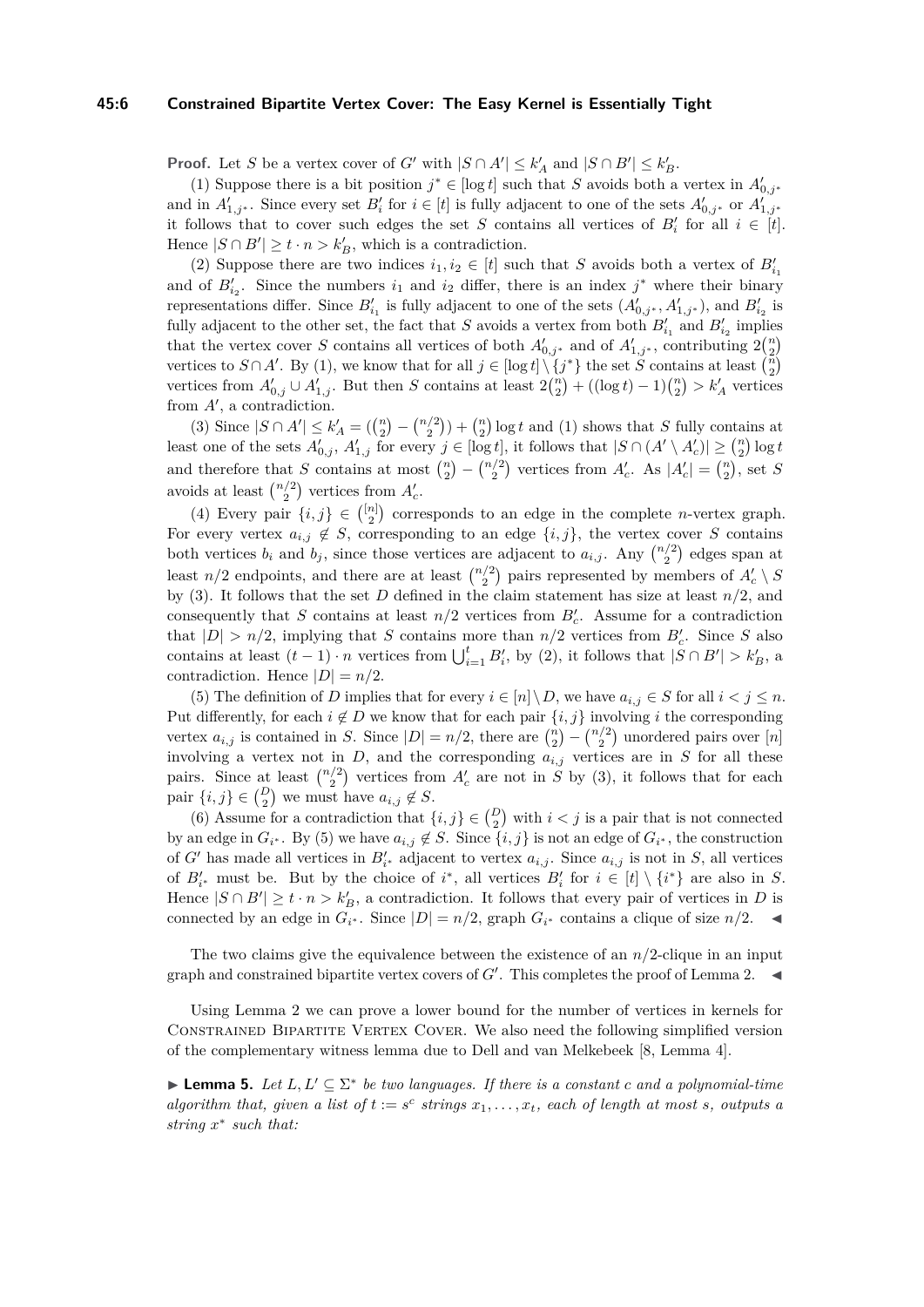$x^* \in L' \Leftrightarrow \exists i \in [t] : x_i \in L$ , and  $|x^*| \in \mathcal{O}(t \log t),$ *then*  $L \in \text{coNP/poly}$ .

As our terminology differs from that of Dell and van Melkebeek, let us point out how the statement above follows from their complementary witness lemma. Dell and van Melkebeek formulate their lemma in terms of (possibly co-nondeterministic) oracle communication protocols. These are two-player protocols in which the player holding the inputs is restricted to polynomial-time computation and the other player is computationally unbounded but does not know the input. The goal is for the first player to correctly decide whether there is at least one input that belongs to *L*, using as little communication as possible to the second player. The connection comes from the fact that a polynomial-time algorithm as described in Lemma [5](#page-5-0) easily gives such a protocol: the first player runs the algorithm on its inputs to obtain the instance *x* ∗ that expresses the logical OR of his inputs, sends this small instance to the oracle, which sends back one bit that tells whether or not  $x^*$  is contained in  $L'$ . Using Lemmata [2](#page-3-0) and [5](#page-5-0) we now prove the vertex lower bound for CONSTRAINED BIPARTITE VERTEX COVER kernelization.

<span id="page-6-0"></span>**Figure 1. Figure 1.** *Let*  $\varepsilon > 0$  *be a real number. If there is a polynomial-time algorithm that reduces any instance*  $(G, A, B, k_A, k_B)$  *of* CONSTRAINED BIPARTITE VERTEX COVER to an equivalent instance  $(G', A', B', k'_A, k'_B)$  of the same problem, such that  $k'_A \in (k_A)^{\mathcal{O}(1)}, k'_B \in (k_B)^{\mathcal{O}(1)}$ ,  $\mathcal{L}$  *and*  $|V(G')| \in \mathcal{O}((k_A \cdot k_B)^{1-\epsilon})$ *, then*  $\mathsf{NP} \subseteq \mathsf{coNP/poly}$ *.* 

**Proof.** Assume such a kernelization algorithm exists and call it K. Let  $\frac{n}{2}$ -CLIQUE be the problem of deciding whether a graph of even order has a clique containing exactly half of its vertices. An easy padding argument proves that  $\frac{n}{2}$ -CLIQUE is NP-complete. We will show that, using  $K$  and the construction of Lemma [2,](#page-3-0) we can make an algorithm that compresses the logical OR of a series of  $\frac{n}{2}$ -CLIQUE instances into an equivalent instance of CONSTRAINED BIPARTITE VERTEX COVER whose size satisfies the requirements of Lemma [5.](#page-5-0) This will show that  $\frac{n}{2}$ -CLIQUE is contained in coNP/poly and yield NP  $\subseteq$  coNP/poly.

Let L be the language over alphabet  $\{0, 1\}$  such that a string x is contained in L if and only if it encodes the adjacency matrix of a graph with an even number *n* of vertices that has a clique of size  $n/2$ . We construct an algorithm  $\mathcal R$  that satisfies the conditions of Lemma [5](#page-5-0) with this  $L$ , while  $L'$  is the (classical) language encoding CONSTRAINED BIPARTITE VERTEX COVER. The value of  $c$  depends on  $\epsilon$  and will be specified later. On input a list of strings  $x_1, \ldots, x_t$ , where each string has length at most *s* and  $t = s^c$ , algorithm R proceeds as follows. It first checks which strings encode adjacency matrices of undirected graphs and throws away the others. If the resulting number of instances is not a power of two, it duplicates one instance until the nearest power of two is reached. After this step the input consists of  $t' \leq 2t = 2s^c$  strings  $x_1, \ldots, x_{t'}$  that encode graphs  $G_1, \ldots, G_{t'}$  of at most  $n := \lfloor \sqrt{s} \rfloor$  vertices each. As the next step, we pad the instances to ensure they all have the same size. For each input, while it has less than *n* vertices, add both an isolated vertex and a universal vertex to the graph. This increases the maximum clique size by exactly one, and the graph size by two, so that the new graph has a clique of half its vertices if and only if the original graph has one. We obtain a series of  $t'$  graphs  $G_1, \ldots, G_{t'}$ , each on exactly *n* vertices, in which the goal is to detect a clique of size  $n/2$ .

We invoke the construction of Lemma [2](#page-3-0) to the graphs  $G_1, \ldots, G_{t'}$  and obtain an instance  $(G, A, B, k_A, k_B)$  of CONSTRAINED BIPARTITE VERTEX COVER of size polynomial in  $t'$  and  $n$ , such that  $k_A \in \mathcal{O}(n^2 \log t')$  and  $k_B \in \mathcal{O}(n \cdot t')$ , which is a YES-instance if and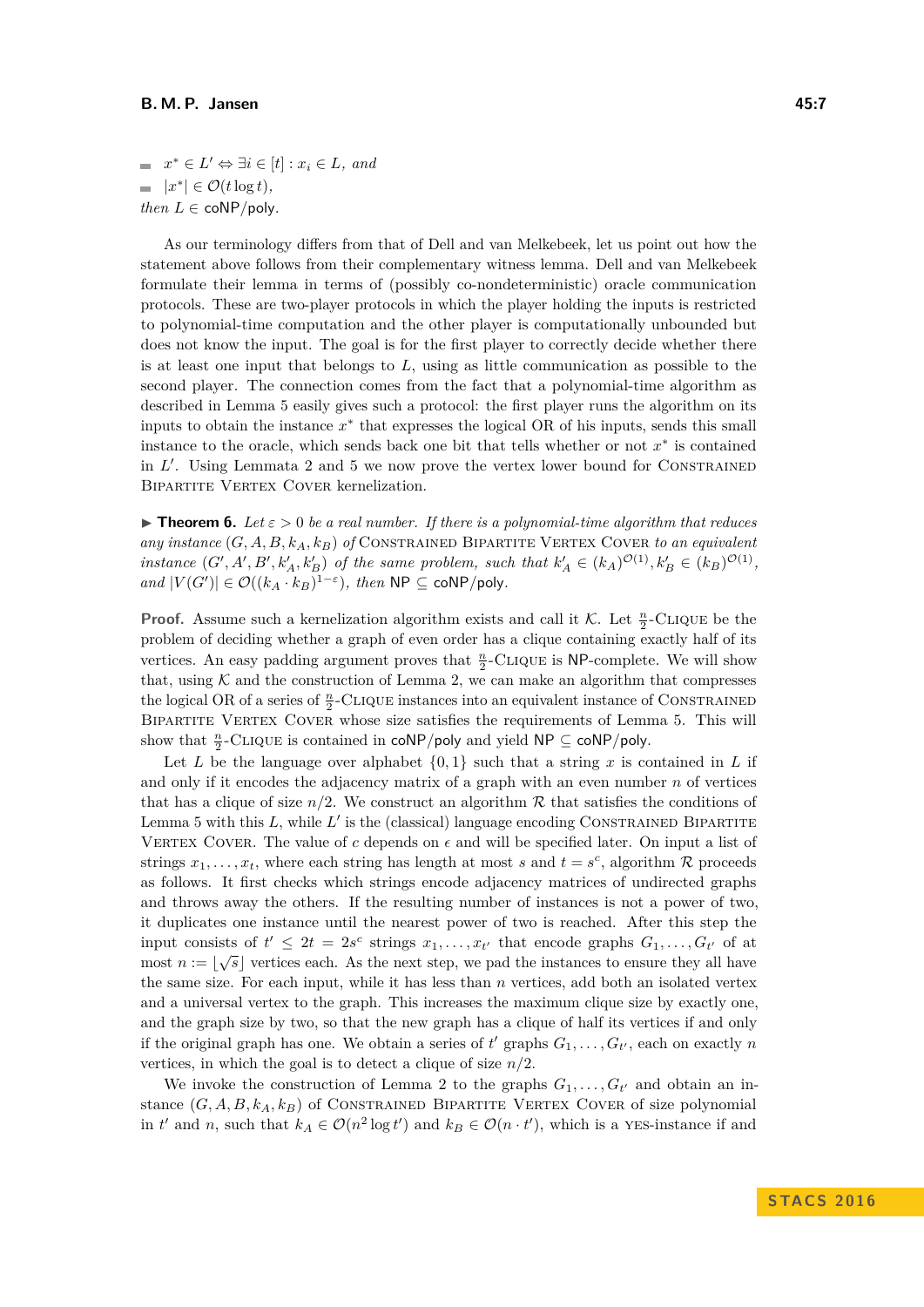#### **45:8 Constrained Bipartite Vertex Cover: The Easy Kernel is Essentially Tight**

only if one of the inputs contains a clique of size *n/*2. Now we apply the hypothetical kernel K on the instance  $(G, A, B, k_A, k_B)$  to obtain an equivalent instance  $(G', A', B', k'_A, k'_B)$ of Constrained Bipartite Vertex Cover in which the two parameters have grown only polynomially, i.e.,  $k'_A \in \mathcal{O}((n^2 \log t')^{\alpha_1})$  and  $k'_B \in \mathcal{O}((n \cdot t')^{\alpha_2})$ , such that  $|V(G')|$  is bounded by  $\mathcal{O}((k_A \cdot k_B)^{1-\epsilon})$  for some fixed  $\varepsilon > 0$ . The crucial following step is to apply the reduction rule from the simple kernel on this reduced instance: while there is a vertex in  $B'$  of degree more than  $k'_A$ , we delete it from the graph and decrease the budget by one. Similarly, remove all isolated vertices. Let  $(G^*, A^*, B^*, k_A^*, k_B^*)$  be the resulting exhaustively reduced instance. Since the number of vertices does not increase by this step, we know that  $|V(G^*)| \in \mathcal{O}((k_A \cdot k_B)^{1-\epsilon})$ . More importantly, we also get a bound on the number of edges. The edges of a bipartite graph can be counted by summing the degrees of all vertices in one partite set. The reduction rule ensures that all vertices of *B*<sup>∗</sup> have degree at most  $k_A^* \leq k_A'$ . We therefore find that the number of edges in  $G^*$  is bounded by:

$$
\mathcal{O}(|V(G^*)| \cdot k'_A) \in \mathcal{O}((k_A \cdot k_B)^{1-\varepsilon} \cdot (n^2 \log t')^{\alpha_1})
$$
  
\n
$$
\in \mathcal{O}((n^2 \log t' \cdot n \cdot t')^{1-\varepsilon} \cdot (n^2 \log t')^{\alpha_1})
$$
  
\n
$$
\in \mathcal{O}((s \log(2s^c) \cdot \sqrt{s} \cdot (2s^c))^{1-\varepsilon} \cdot (s \log(2s^c))^{\alpha_1}) \qquad t' \le 2s^c, n \le \sqrt{s}.
$$
  
\n
$$
\in \mathcal{O}((s^{1.5+c} \cdot c \cdot \log s)^{1-\varepsilon} \cdot (s^{\alpha_1} \cdot c^{\alpha_1} \cdot \log^{\alpha_1} s))
$$
  
\n
$$
\in \mathcal{O}((s^{(1-\varepsilon)(1.5+c)+\alpha_1}) \cdot c^{1+\alpha_1} \cdot \log^{(1-\varepsilon)+\alpha_1} s).
$$

The derivation shows that if we choose  $c := \lfloor (2.5 + \alpha_1)/\varepsilon \rfloor$  (implying that  $s^{(1-\varepsilon)(1.5+c)+\alpha_1}$  $s^{c-1}$ ), the number of edges in the final graph is  $\mathcal{O}(s^{c-1} \cdot \log^{\mathcal{O}(1)} s)$ . As  $G^*$  has no isolated vertices, the same bound applies to the number of vertices. The instance of Constrained BIPARTITE VERTEX COVER that results from the procedure can be encoded as a string  $x^*$ using an adjacency list, which requires  $\mathcal{O}(|E(G^*)| \cdot \log |V(G^*)|)$  bits. The string  $x^*$  is given as the output. Tracing back the chain of equivalences, we know that  $x^*$  is a YES-instance of CONSTRAINED BIPARTITE VERTEX COVER if and only if there is string  $x_i$  that is a YESinstance of  $\frac{n}{2}$ -CLIQUE. It is easy to verify that the suggested algorithm  $\mathcal{R}$  takes polynomial time. Using the bounds obtained above we find that  $|x^*| \in \mathcal{O}(s^{c-1}(\log s)^{\mathcal{O}(1)})$ , which is  $\mathcal{O}(s^c)$ . Hence our choice of  $c$  makes algorithm  $R$  satisfy all requirements of Lemma [5,](#page-5-0) proving that  $\frac{n}{2}$ -CLIQUE is in coNP*/*poly and therefore that NP ⊆ coNP*/*poly. Theorem [6](#page-6-0) follows.

### <span id="page-7-0"></span>**4 Sparsification Lower Bound**

We establish a sparsification lower bound for the parameterization of CONSTRAINED BIPAR-TITE VERTEX COVER by the total number of vertices in the graph. From this, a general lower bound on the number of edges (which also holds against kernels that increase the budget values arbitrarily) will follow as an easy corollary. We employ the cross-composition framework by Bodlaender et al. [\[3\]](#page-12-18), which builds on earlier work by several authors [\[2,](#page-12-17) [8,](#page-12-8) [13\]](#page-12-19). The following two definitions form the core of the framework.

**▶ Definition 7** (Polynomial equivalence relation). An equivalence relation  $\mathcal{R}$  on  $\Sigma^*$  is called a *polynomial equivalence relation* if the following conditions hold:

- **1.** There is an algorithm that, given two strings  $x, y \in \Sigma^*$ , decides whether *x* and *y* belong to the same equivalence class in time polynomial in  $|x| + |y|$ .
- **2.** For any finite set  $S \subseteq \Sigma^*$  the equivalence relation  $\mathcal{R}$  partitions the elements of *S* into a number of classes that is polynomially bounded in the size of the largest element of *S*.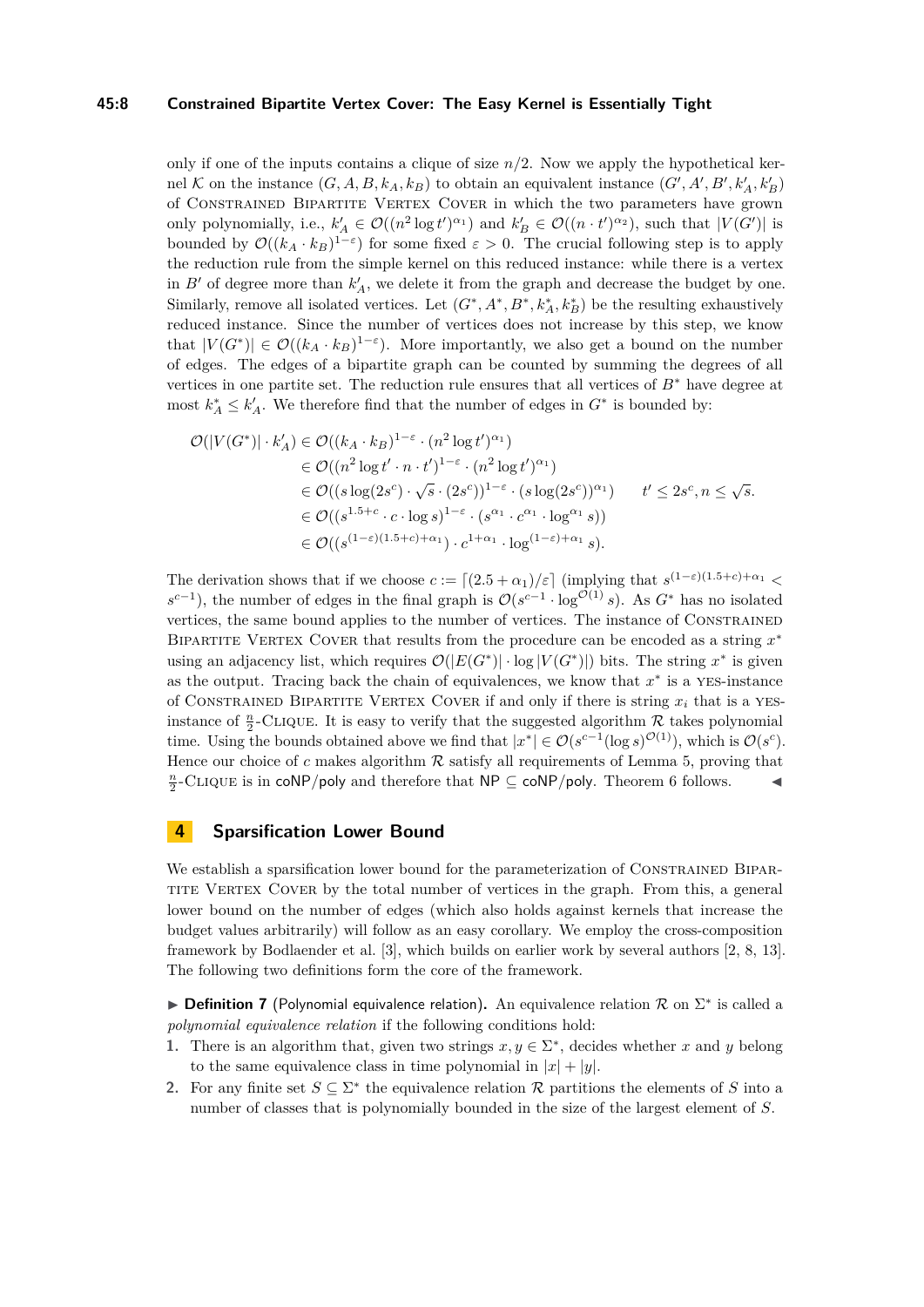**Definition 8** (Cross-composition). Let  $L \subseteq \Sigma^*$  be a language, let R be a polynomial equivalence relation on  $\Sigma^*$ , let  $\mathcal{Q} \subseteq \Sigma^* \times \mathbb{N}$  be a parameterized problem, and let  $f : \mathbb{N} \to \mathbb{N}$ be a function. An OR-cross-composition of L into Q (with respect to  $\mathcal{R}$ ) of cost  $f(t)$  is an algorithm that, given *t* instances  $x_1, x_2, \ldots, x_t \in \Sigma^*$  of *L* belonging to the same equivalence class of R, takes time polynomial in  $\sum_{i=1}^{t} |x_i|$  and outputs an instance  $(y, k) \in \sum^* \times \mathbb{N}$  such that:

- The parameter *k* is bounded by  $\mathcal{O}(f(t) \cdot (\max_i |x_i|)^c)$ , where *c* is some constant independent of *t*.
- $(y, k) \in \mathcal{Q}$  if and only if there is an  $i \in [t]$  such that  $x_i \in L$ .

The following theorem shows how these concepts give kernelization lower bounds.

<span id="page-8-2"></span>**► Theorem 9** ([\[3,](#page-12-18) Theorem 6]). Let  $L \subseteq \Sigma^*$  be a language, let  $\mathcal{Q} \subseteq \Sigma^* \times \mathbb{N}$  be a parameterized *problem, and let*  $d, \varepsilon$  *be positive reals. If*  $L$  *is* NP*-hard under Karp reductions, has an* OR*-crosscomposition into*  $Q$  *with cost*  $f(t) = t^{1/(d+o(1))}$ *, where t denotes the number of instances, and*  $Q$ *has a polynomial (generalized) kernelization with size bound*  $\mathcal{O}(k^{d-\varepsilon})$ , then NP  $\subseteq$  coNP/poly.

We use a restricted version of CONSTRAINED BIPARTITE VERTEX COVER as the source problem in a cross-composition:

Equally Constrained Bipartite Vertex Cover **Input:** A bipartite graph *G* with partite sets *A* and *B* such that  $|A| = |B|$  is even. **Question:** Is there a vertex cover *S* for *G* such that  $|S \cap A| \leq |A|/2$  and  $|S \cap B| \leq |B|/2$ ?

<span id="page-8-0"></span>I **Proposition 10.** Equally Constrained Bipartite Vertex Cover *is* NP*-complete.*

Proposition [10](#page-8-0) follows from a simple padding argument.

<span id="page-8-1"></span>**Finder 11.** CONSTRAINED BIPARTITE VERTEX COVER *parameterized by the number of vertices n does not have a generalized kernel of bitsize*  $\mathcal{O}(n^{2-\epsilon})$ *, for any*  $\epsilon > 0$ *, unless* NP ⊆ coNP*/*poly*.*

**Proof.** With the aim of giving a cross-composition, we start by defining a polynomial equivalence relation  $R$  on inputs of EQUALLY CONSTRAINED BIPARTITE VERTEX COVER. We define any two strings that do not encode valid instances of EQUALLY CONSTRAINED BIPARTITE VERTEX COVER to be equivalent. Two well-formed instances  $(G_1, A_1, B_1)$ and  $(G_2, A_2, B_2)$  are equivalent if and only if  $|A_1| = |B_1| = |A_2| = |B_2|$ . It is easy to verify that this is a polynomial equivalence relation. We proceed to give a cross-composition of cost  $\mathcal{O}(\sqrt{t} \cdot \log t) \in \mathcal{O}(t^{\frac{1}{2}+o(1)})$  from Equally Constrained Bipartite Vertex Cover into Constrained Bipartite Vertex Cover parameterized by the number of vertices *n*. Strings that do not encode valid inputs can be recognized in polynomial time, and can be reduced to a trivial no-instance. In the remainder, we focus on the case that the input encodes a list of instances  $(G_1, A_1, B_1), \ldots, (G_t, A_t, B_t)$  such that all partite sets of all input graphs have the same number of *n* vertices. If *t* is not equal to  $2^{2r}$  for some integer *r*, then we can repeatedly duplicate an instance until this holds. This only blows up the size of the input by a constant factor and does not change whether there is at least one yes-instance in the inputs. In the remainder we can assume that  $t = 2^{2r}$  for some *r*, implying that both  $\sqrt{t}$ and  $\log \sqrt{t}$  are integers. We can therefore index the inputs as  $(G_{i,j}, A_{i,j}, B_{i,j})$  for  $i, j \in [\sqrt{t}]$ . For ease of presentation, the vertices in each partite set are identified with the integers in the range  $[n]$ . We can assume  $n \geq 3$ , as the instances are trivially solvable otherwise. We construct an instance  $(G', A', B', k'_{A}, k'_{B})$  of CONSTRAINED BIPARTITE VERTEX COVER that expresses the logical OR of the input instances, as follows.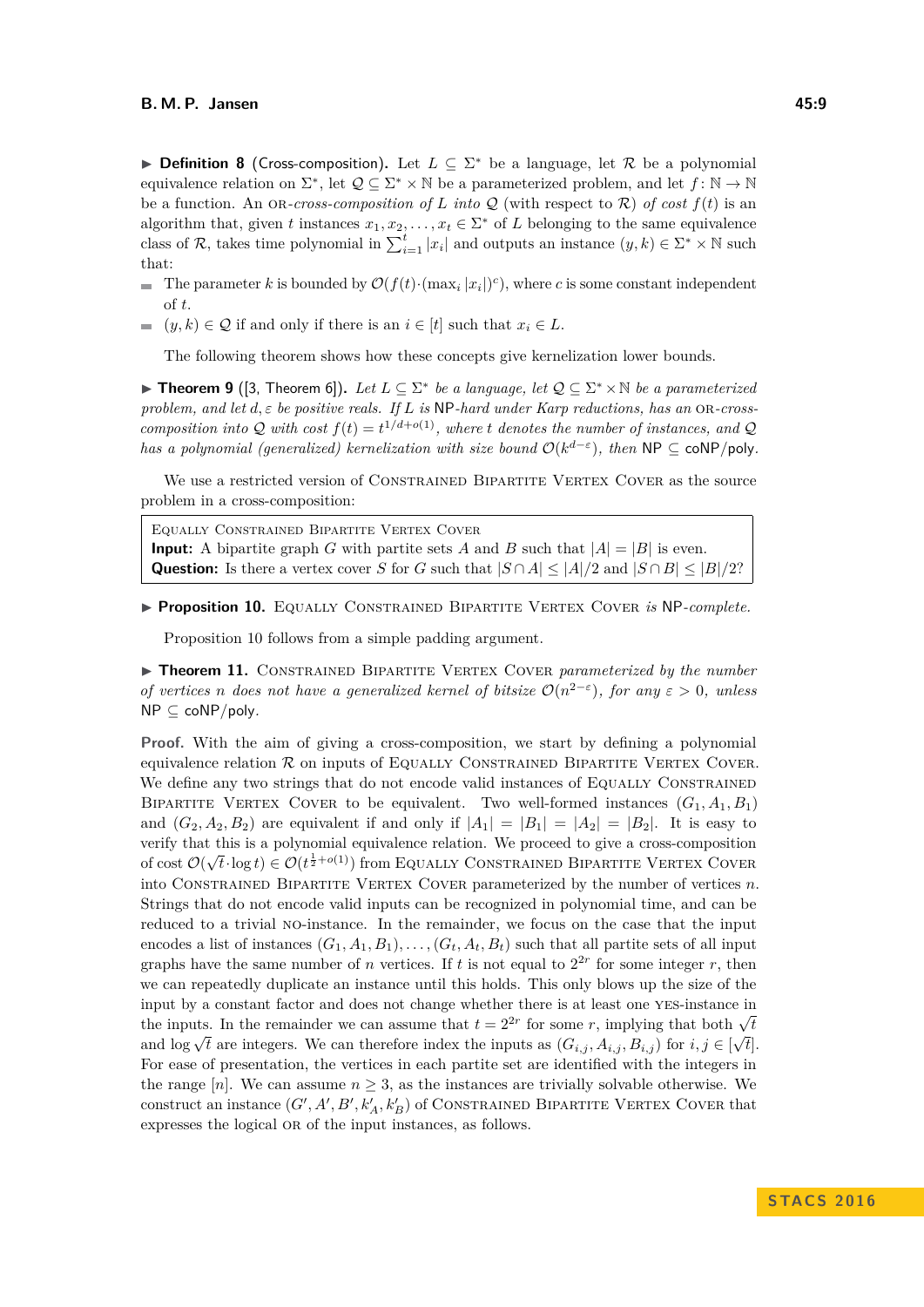#### **45:10 Constrained Bipartite Vertex Cover: The Easy Kernel is Essentially Tight**

- **1.** For each  $i \in [$  $\sqrt{t}$ , add a vertex set *A*<sup>*i*</sup> consisting of *n* vertices  $a_{i,1}, \ldots, a_{i,n}$  to *A'*.
- 2. For each  $i \in [\sqrt{t}]$ , add a vertex set  $B_i'$  consisting of *n* vertices  $b_{i,1}, \ldots, b_{i,n}$  to  $B'$ .
- **3.** The adjacency information of the input graphs is embedded into  $G'$ . For  $i, j \in [$ √ *t*], for  $p, q \in [n]$ , do the following. If  $\{p, q\} \in E(G_{i,j})$ , then make vertex  $a_{i,p}$  adjacent to  $b_{j,q}$ . Afterward we have for every  $i, j \in [\sqrt{t}]$  that the graph  $G'[A'_i \cup B'_j]$  is isomorphic to  $G_{i,j}$ .
- **4.** For each  $i \in [\sqrt{t}]$ , add a vertex set  $C_i'$  consisting of  $n/2-1$  *checking vertices* to the partite set  $A'$ . Make all vertices of  $C'_{i}$  adjacent to all vertices of  $B'_{i}$ .
- **5.** Define  $w := \sqrt{t} \cdot n^2$ . For each  $j \in [\log \sqrt{t}]$ , for each  $x \in \{0, 1\}$ , add a vertex set  $B'_{x,j}$  to the partite set *B*<sup> $\prime$ </sup> consisting of *w* vertices. For all  $i \in [\sqrt{t}]$ , make all vertices of  $B'_{x,j}$  adjacent to all vertices of  $A_i'$  if the *j*-th bit of the binary representation of number *i* is an *x*.

This concludes the description of the graph *G'*. It is easy to verify that  $n' := |V(G')| =$ 2*n* $\sqrt{t} + (n/2 - 1)\sqrt{t} + 2w \log \sqrt{t} \in \mathcal{O}(n^2 \sqrt{t} \log t)$ . The construction can be performed in  $2n\sqrt{t} + (n/2 - 1)\sqrt{t} + 2w \log \sqrt{t} \in O(n \sqrt{t} \log t)$ . The construction can be performed in polynomial time. Define  $k'_A := n\sqrt{t} - 1$  and  $k'_B := n/2 + (\sqrt{t} - 1) \cdot n + w \cdot \log \sqrt{t}$ . We will prove that  $(G', A', B', k'_{A}, k'_{B})$  is a YES-instance of CONSTRAINED BIPARTITE VERTEX Cover if and only if one of the inputs is a yes-instance.

► Claim 12. *If there are indices*  $i^*, j^* \in [\sqrt{3}$  $f$  *such that*  $G_{i^*,j^*}$  *has an*  $(n/2,n/2)$ *-constrained vertex cover, then*  $G'$  *has a*  $(k'_A, k'_B)$ *-constrained vertex cover.* 

**Proof.** Suppose there are sets  $A^* \subseteq A_{i^*,j^*}$  and  $B^* \subseteq B_{i^*,j^*}$ , each of size at most  $n/2$ , which together form a vertex cover of  $G_{i^*,j^*}$ . We build a  $(k'_A, k'_B)$ -constrained vertex cover *S* for *G'*.

- Add all vertices  $a_{i^*,\ell}$  to *S* for which  $\ell \in A^*$ . This contributes  $n/2$  vertices to  $S \cap A'$ .
- Add all vertices  $b_{j^*,\ell}$  to *S* for which  $\ell \in B^*$ . This contributes  $n/2$  vertices to  $S \cap B'$ .
- Add all vertices of all sets  $A'_i$  with  $i \in [\sqrt{t}] \setminus \{i^*\}$  to *S*. This contributes  $(\sqrt{t}-1)n$  vertices  $\equiv$ to  $S \cap A'$ . √
- $\overline{t}$  \  $\{j^*\}$  to *S*. This contributes ( $\sqrt{t}$ Add all vertices of all sets  $B'_j$  with  $j \in$ *t* − 1)*n* m. vertices to  $S \cap B'$ .
- Add all vertices  $C'_{j^*}$  to *S*. This contributes  $n/2 1$  vertices to  $S \cap A'$ .  $\blacksquare$
- For each  $j \in [\log \sqrt{t}]$ , if the *j*-th bit of *i*<sup>\*</sup> is a zero then add all vertices of  $B'_{0,j}$  to *S*. For each  $j \in [\log \sqrt{t}]$ , if the *f*-th bit of  $i$  is a zero then add an vertices of  $B_{0,j}$  in Otherwise add all vertices of  $B'_{1,j}$  to *S*. This contributes  $w \log \sqrt{t}$  vertices to  $S \cap B'$ .

It is easy to verify that *S* contains  $k'_A$  vertices from  $A'$  and  $k'_B$  vertices from  $B'$ . It remains to check that  $S$  is a vertex cover of  $G'$ . We discuss the edges of  $G'$  in the order in which they were added to the graph by the construction.

- The edges of the induced subgraph  $G'[A'_{i^*} \cup B'_{j^*}]$  are covered since *S* includes the vertices corresponding to  $A^*$  and  $B^*$ , which form a vertex cover for  $G_{i^*,j^*}$ . Recall that  $G_{i^*,j^*}$  is isomorphic to  $G'[A'_{i^*} \cup B'_{j^*}].$  Edges between  $A'_i$  and  $B'_j$  for  $i \neq i^*$  or  $j \neq j^*$  are covered because *S* includes all vertices of  $A'_i$  for  $i \neq i^*$ , and all vertices of  $B'_j$  for  $j \neq j^*$ .
- The edges between the checking vertices  $C'_{j^*}$  and  $B'_{j^*}$  are covered because *S* includes  $C'_{j^*}$ .  $\mathcal{L}_{\mathcal{A}}$ The edges between  $C'_j$  and  $B'_j$  for  $j \neq j^*$  are covered because *S* contains  $B'_j$ .
- The edges between  $C_j$  and  $D_j$  for  $j \neq j$  are covered because *S* contains  $D_j$ .<br>The edges between  $A'_{i*}$  and sets  $B'_{x,j}$  for  $x \in \{0,1\}$ ,  $j \in [\log \sqrt{t}]$  are covered because *S* contains all sets  $B'_{x,j}$  whose bit value matches that of the binary representation of  $i^*$ . For  $i \neq i^*$ , the edges between  $A'_i$  and sets  $B'_{x,j}$  are covered because *S* contains  $A'_i$ .
- As  $S$  covers all edges of  $G'$ , the claim follows.

<span id="page-9-4"></span> $\blacktriangleright$  **Claim 13.** For any inclusionwise-minimal  $(k'_A, k'_B)$ -constrained vertex cover *S* of *G*<sup> $\prime$ </sup>, the *following holds.*

- <span id="page-9-0"></span>**1.** For every  $j \in [\log \sqrt{t}]$  the set *S* contains all vertices of  $B'_{0,j}$  or all vertices of  $B'_{1,j}$ .
- <span id="page-9-1"></span>**2.** For every  $j \in [\log \sqrt{t}]$  we have  $S \cap B'_{0,j} = \emptyset$  or  $S \cap B'_{1,j} = \emptyset$ .
- <span id="page-9-2"></span>**3.** *There is an index*  $\ell \in [\sqrt{t}]$  *such that*  $B'_\ell \setminus S \neq \emptyset$ *.*
- <span id="page-9-3"></span>**4.** *The set S avoids at least*  $n/2$  *vertices from the set*  $\bigcup_{i \in [\sqrt{t}]} A'_i$ *.*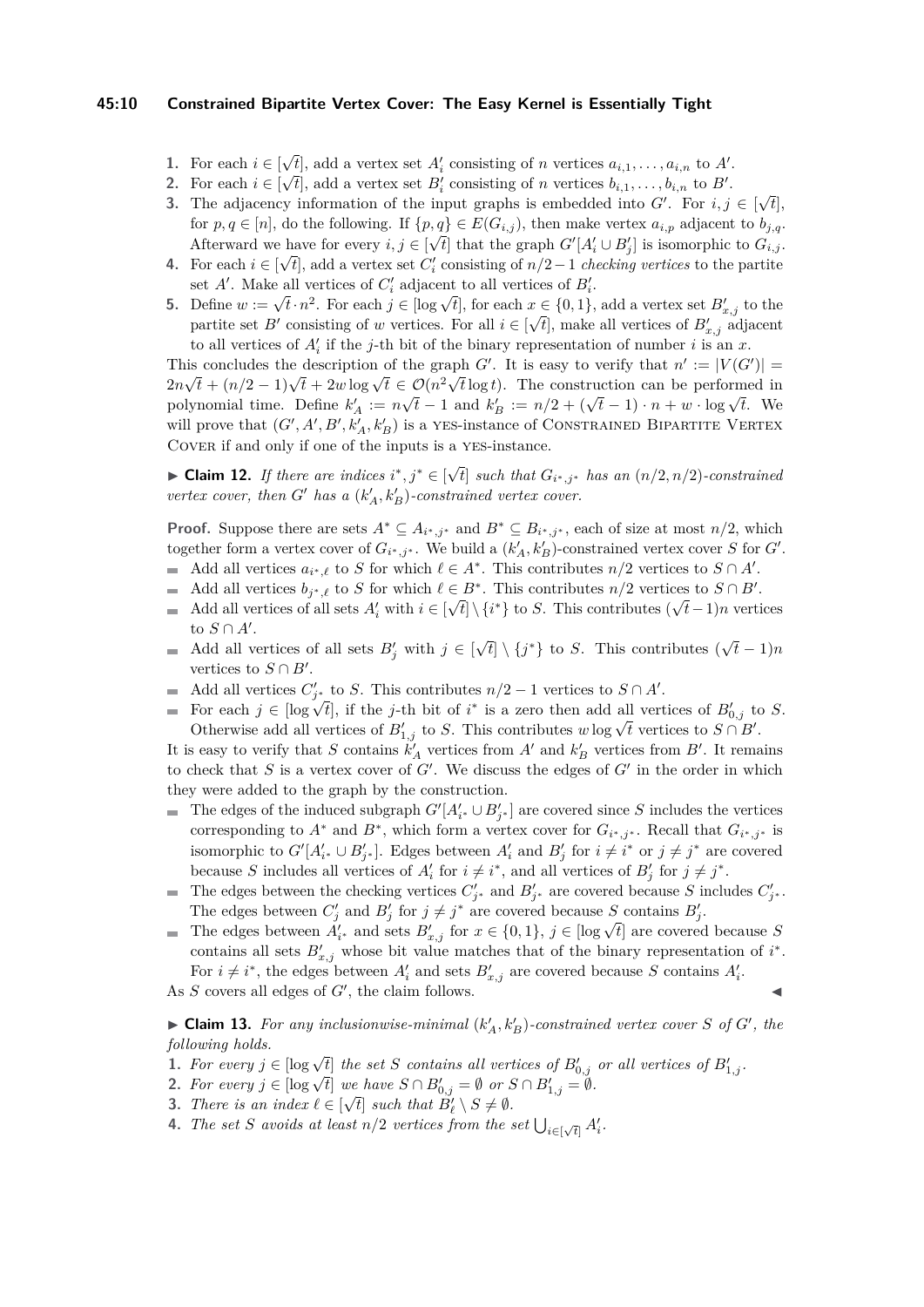- <span id="page-10-0"></span>**5.** *There is an index*  $i^* \in [\sqrt{t}]$  *such that S contains*  $A'_i$  *for all*  $i \in [\sqrt{t}]$ √  $\sqrt{t}$  such that *S* contains  $A'_i$  for all  $i \in [\sqrt{t}] \setminus \{i^*\}$ .
- <span id="page-10-1"></span>**6.** *There is an index*  $j^* \in [\sqrt{t}]$  *such that S contains*  $B'_j$  *for all*  $j \in [\sqrt{t}] \setminus \{j^*\}.$
- <span id="page-10-2"></span>**7.** Let  $i^*$  and  $j^*$  be as defined in [\(5\)](#page-10-0) and [\(6\)](#page-10-1). Then the graph  $G_{i^*,j^*}$  has a vertex cover *containing at most n/*2 *vertices from each partite set.*

**Proof.** Let *S* be an inclusionwise-minimal  $(k'_A, k'_B)$ -constrained vertex cover of *G'*.

[\(1\)](#page-9-0) Assume for a contradiction that there is an index  $j \in [\log \sqrt{t}]$  such that *S* avoids both (1) Assume for a contradiction that there is an index  $j \in [\log \sqrt{t}]$  such that *S* avoids both a vertex of  $B'_{0,j}$  and of  $B'_{1,j}$ . To cover all the edges between  $B'_{0,j}$  and sets  $A'_i$  for  $i \in [\sqrt{t}]$ , the set *S* must contain all sets  $A_i'$  for which the *j*-th bit of *i* is a zero. Similarly, *S* contains all sets  $A'_i$  for which the *j*-th bit is a one, to cover the edges between  $B'_{0,j}$  and the  $A'_i$ 's. So  $S \supseteq \bigcup_{i \in [\sqrt{t}]} A'_i$ , showing that  $|S \cap A'| \geq n \cdot \sqrt{t} > k'_A$ , a contradiction.

[\(2\)](#page-9-1) Assume for a contradiction that there is an index  $j \in [\log \sqrt{t}]$  such that  $S \cap B'_{0,j} \neq \emptyset$ and  $S \cap B'_{1,j} \neq \emptyset$ . Observe that all vertices in  $B'_{x,j}$  are false twins for  $x \in \{0,1\}$ . Hence if one vertex *v* of  $B'_{x,j}$  is contained in the inclusionwise-minimal vertex cover *S*, then there is a neighbor *u* of *v* that is not in *S*, implying that all other vertices of  $B'_{x,j}$  are also adjacent to *u*. Therefore all vertices of  $B'_{0,j}$  and  $B'_{1,j}$  are contained in *S*. Together with the fact that *S* contains at least one of the sets  $B'_{0,j'}$ ,  $B'_{1,j'}$  fully for all  $j' \in [\sqrt{t}] \setminus \{j\}$ , by [\(1\)](#page-9-0), we find that  $|S \cap B'| \geq (\log \sqrt{t} - 1)w + 2w = w + w \cdot \log \sqrt{t} = n^2\sqrt{t} + w \cdot \log \sqrt{t} > k_B'$ ; a contradiction.

[\(3\)](#page-9-2) Suppose that  $B'_\ell \subseteq S$  for all  $\ell \in [\sqrt{t}]$ , contributing  $n \cdot \sqrt{t}$  vertices to  $S \cap B'$ . By [\(1\)](#page-9-0) (3) suppose that  $D_{\ell} \subseteq S$  for an  $\ell \in [\mathcal{V}^{\ell}]$ , contributing  $n \cdot \mathcal{V}^{\ell}$  vertices to  $S \cap B$ . By (1) we know that *S* contains at least  $w \cdot \log \sqrt{t}$  vertices from the sets  $B'_{x,i}$ . Hence  $|S \cap B'| \ge$ *n* ·  $\sqrt{t} + w$  · log  $\sqrt{t} > k_B'$ , a contradiction. √

[\(4\)](#page-9-3) Suppose that  $|\bigcup_{i \in [\sqrt{t}]} A'_i \setminus S| < n/2$ . Then  $|\bigcup_{i \in [\sqrt{t}]} A'_i \cap S| > n$ . *f* − *n*/2. Then  $|\bigcup_{i \in [\sqrt{t}]} A'_i \cap S| > n \cdot \sqrt{t} - n/2$ . By [\(3\)](#page-9-2) we know that there is an index  $i^* \in [\sqrt{t}]$  such that *S* avoids at least one vertex from  $B'_{i^*}$ . Since all vertices of  $C'_{i^*}$  are adjacent to all vertices of  $B'_{i^*}$ , this implies that *S* contains all  $n/2 - 1$ vertices of  $C'_{i^*}$ . Since  $C'_{i^*}$  also belongs to the *A'* partite set, this shows that  $|S \cap A'|$  >  $(n\sqrt{t} - n/2) + (n/2 - 1) = n\sqrt{t} - 1 = k'_A$ , a contradiction.

[\(5\)](#page-10-0) Consider the number  $i^*$  whose *j*-th bit is a one if *S* avoids  $B'_{0,j}$  and is a zero otherwise. By [\(2\)](#page-9-1), in the second case *S* avoids  $B'_{1,j}$ . For each  $i \neq i^*$ , the binary representation of *i* differs from that of *i* ∗ in at least one bit. Suppose that the *j*-th bit of *i* is a zero, and the *j*-th bit of  $i^*$  is a one. Then *S* avoids  $B'_{0,j}$  and  $A'_i$  is adjacent to  $B'_{0,j}$  by construction. Consequently, all vertices of  $A_i'$  are contained in *S*. Similarly, if the *j*-th bit of *i* is a one and the *j*-th bit of *i*<sup>\*</sup> is a zero, then *S* avoids  $B'_{1,j}$  while  $B'_{1,j}$  is adjacent to  $A'_i$ ; hence  $A'_i$  is fully contained in *S*. It follows that for every index  $i \neq i^*$  the set  $A'_i$  is contained in *S*.

[\(6\)](#page-10-1) Suppose that there are two indices *j'*, *j''* such that *S* avoids a vertex of both  $B'_{j'}$  and  $B'_{j''}$ . Then *S* contains all vertices of  $C'_{j'}$  and  $C'_{j''}$ . By [\(5\)](#page-10-0) we know that there is an index  $i^* \in [\sqrt{t}]$ such that *S* contains  $\bigcup_{i\in[\sqrt{t}]\setminus\{i^*\}} A'_i$ . Hence  $|S \cap A'| \geq 2(n-1) + (\sqrt{t}-1) \cdot n > k'_A$ , a contradiction. The last step uses the fact that  $n \geq 3$ .

[\(7\)](#page-10-2) Let *i*<sup>\*</sup> and *j*<sup>\*</sup> be as defined in [\(5\)](#page-10-0) and [\(6\)](#page-10-1), implying that *S* contains all sets  $A_i'$ for  $i \in [\sqrt{t}] \setminus \{i^*\}$  and all sets  $B'_j$  for  $j \in [\sqrt{t}] \setminus \{j^*\}$ . By [\(4\)](#page-9-3) the set *S* avoids at least  $n/2$ vertices from  $\bigcup_{i\in[\sqrt{t}]} A'_i$ , which implies that  $|S \cap A'_i| \leq n/2$ , since *S* fully contains the other sets  $A'_i$ . We proceed to show that  $|S \cap B'_{j^*}| \leq n/2$ . To see that, observe that *S* fully contains  $(\sqrt{t}-1) \cdot n$  vertices from  $\bigcup_{j \in [\sqrt{t}] \setminus \{j^*\}} B'_j$ . In addition, *S* contains at least *w* · log  $\sqrt{t}$ vertices from  $\bigcup_{j\in[\log \sqrt{t}],x\in\{0,1\}} B'_{x,j}$ , by [\(1\)](#page-9-0). Since the total size of  $S\cap B'$  is at most  $k'_B =$  $n/2 + (\sqrt{t} - 1) \cdot n + w \cdot \log \sqrt{t}$  we find that  $|S \cap B'_{j^*}| \le n/2$ . Now define  $S^* := S \cap (A'_{i^*} \cup B'_{j^*})$ . It follows that  $S^*$  is a vertex cover of the graph  $G'[A'_{i^*} \cup B'_{j^*}]$  containing at most  $n/2$ vertices from each partite set. Since  $G'[A'_{i^*} \cup B'_{j^*}]$  is isomorphic to the input graph  $G_{i^*,j^*}$  by construction of  $G'$ , the claim follows.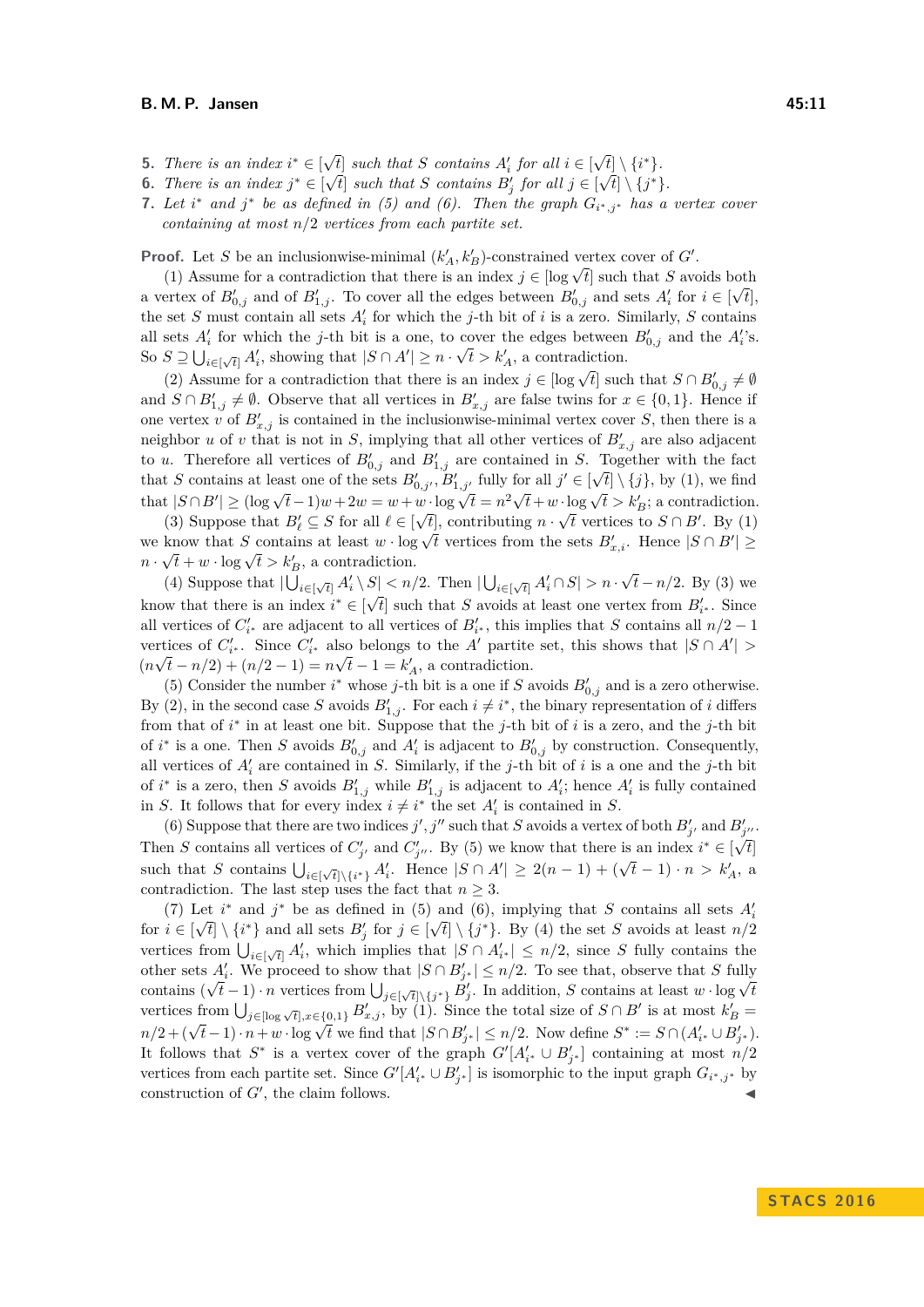#### **45:12 Constrained Bipartite Vertex Cover: The Easy Kernel is Essentially Tight**

The last item of Claim [13](#page-9-4) shows that if there is a  $(k'_A, k'_B)$ -constrained vertex cover of *G'*, then one of the input instances has answer YES: if a vertex cover with such size constraints exists, then there is also an inclusionwise-minimal vertex cover satisfying the same size bounds, causing one of the input graphs to have a vertex cover containing at most  $n/2$  vertices from each partite set. By the definition of Equally Constrained BIPARTITE VERTEX COVER, this certifies the YES-answer for that input. Together with the first claim, we have therefore established that the composed instance acts as the logical or of the inputs. The construction thus satisfies all requirements of a cross-composition of Equally Constrained Bipartite Vertex Cover into Constrained Bipartite VERTEX COVER parameterized by the number of vertices. The parameter of the composed v ERTEX COVER parameters  $n' \in \mathcal{O}(n^2 \sqrt{2})$  $\overline{t} \log t$   $\in \mathcal{O}(n^{\mathcal{O}(1)} \cdot t^{\frac{1}{2} + o(1)})$ , showing that the cross-composition has cost  $f(t) \in \mathcal{O}(t^{\frac{1}{2}+o(1)})$ . As the starting problem is NP-complete (Proposition [10\)](#page-8-0), Theorem [11](#page-8-1) now follows from Theorem [9.](#page-8-2)

<span id="page-11-0"></span>**Corollary 14.** Let  $\varepsilon > 0$  be a real number. If there is a polynomial-time algorithm that *reduces any instance*  $(G, A, B, k_A, k_B)$  *of* CONSTRAINED BIPARTITE VERTEX COVER to an *equivalent instance of the same problem with*  $\mathcal{O}((k_A \cdot k_B)^{1-\epsilon})$  *edges, then*  $\mathsf{NP} \subseteq \mathsf{coNP/poly}$ *.* 

**Proof.** Suppose such a kernelization algorithm exists and call it K. Using K we create a generalized kernelization  $A$  of subquadratic size for CONSTRAINED BIPARTITE VERTEX COVER parameterized by the number of vertices *n*. Presented with an instance  $(G, A, B, k_A, k_B)$ , the algorithm does the following. Let *n* be the number of vertices in *G*. If  $k_A \geq n$ or  $k_B \geq n$ , then the answer is trivially YES as we may take all of *A* or all of *B* to form the desired constrained vertex cover. We can therefore output a constant-size yes-instance as the output of the compression. In the remaining cases we know  $k_A, k_B < n$ . The algorithm then invokes  $K$  on the input, obtaining an equivalent instance  $(G', A', B', k'_A, k'_B)$ where  $|E(G')| \in \mathcal{O}((k_A \cdot k_B)^{1-\varepsilon}) \in \mathcal{O}((n \cdot n)^{1-\varepsilon}) \in \mathcal{O}(n^{2-2\varepsilon})$ . After removing isolated vertices from the graph, which do not affect the answer, the number of vertices in  $G'$  is at most twice the number of edges, which is  $\mathcal{O}(n^{2-2\varepsilon})$ . This instance is encoded using an adjacency list representation. In general, an adjacency list encoding of a graph uses  $\mathcal{O}(|V| + |E| \log |V|)$  bits. In this case, we find that *G*<sup> $\prime$ </sup> can be encoded in  $\mathcal{O}(n^{2-2\varepsilon} \log(n^{2-2\varepsilon})) \in \mathcal{O}(n^{2-\varepsilon})$  bits. After encoding the values of  $k'_A$  and  $k'_B$  in binary, which does not exceed this space bound, the algorithm outputs the resulting instance. Since it is equivalent to the input instance, this is a generalized kernel for CONSTRAINED BIPARTITE VERTEX COVER. As the size is  $\mathcal{O}(n^{2-\varepsilon})$ for some positive  $\varepsilon$ , by Theorem [11](#page-8-1) we now obtain  $\mathsf{NP} \subseteq \mathsf{coNP/poly}.$ 

## <span id="page-11-1"></span>**5 Conclusion**

In this paper we presented two kernelization lower bounds for CONSTRAINED BIPARTITE VERTEX COVER. We proved that it is unlikely that the  $\Theta(k_A \cdot k_B)$  bound on the number of vertices and edges from the easy kernel can be significantly improved. The easy kernel is therefore close to optimal when bounding the kernel size in terms of the product  $k_A \cdot k_B$ . Our results do not rule out the existence of kernels for CONSTRAINED BIPARTITE VERTEX COVER with  $\mathcal{O}(k_A + k_B)$  vertices, which we leave as an open problem.

**Acknowledgments.** The author is grateful to Marcin and Michał Pilipczuk for bringing the problem to his attention.